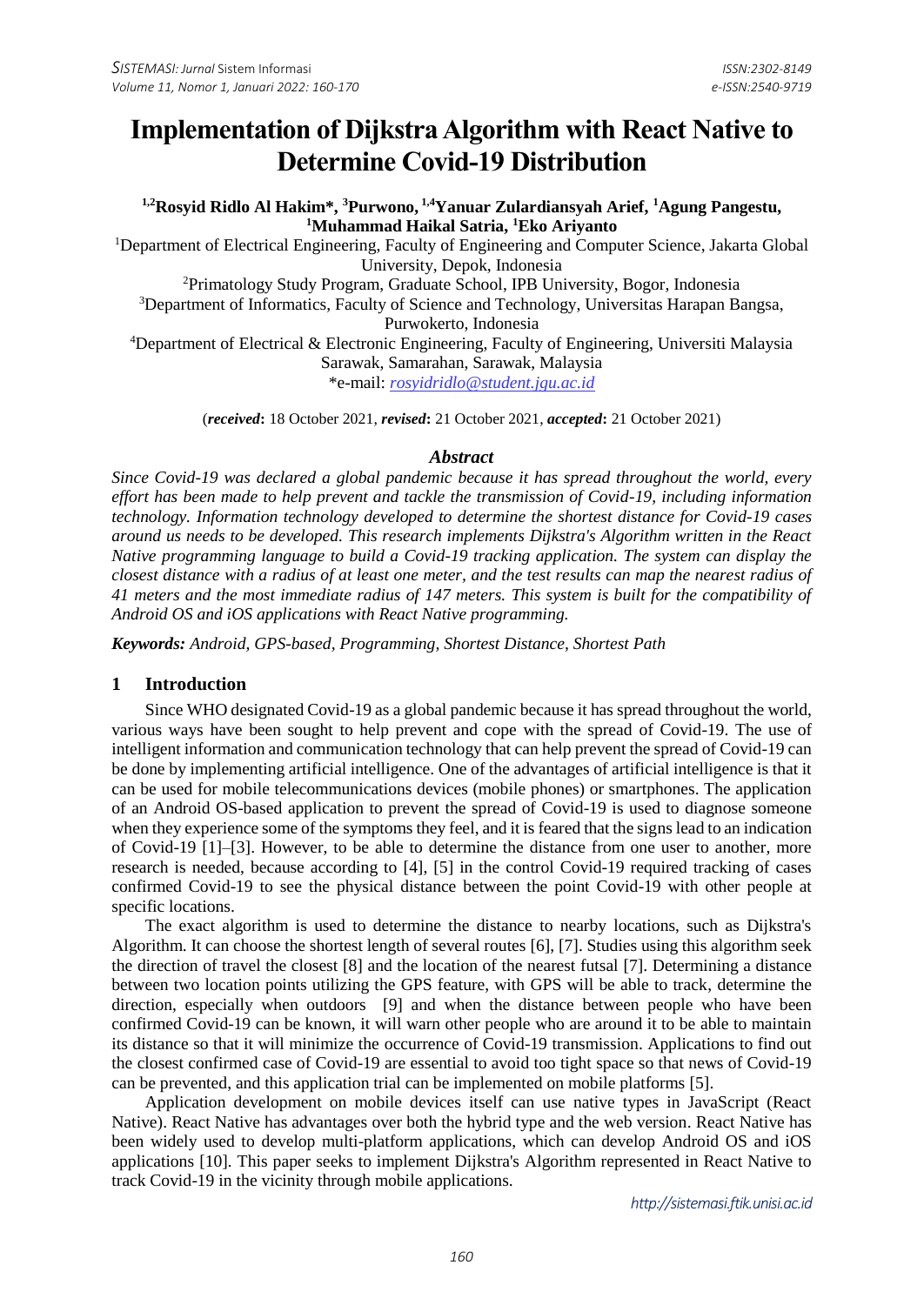## **2 Literature Review**

Dijkstra's Algorithm is an algorithm kind of greedy that concept in determining the minimum service on some routes there and produce solution sets. Dijkstra's Algorithm can determine the shortest route in the search for futsal fields, as in research [7] trying to determine the shortest path to the nearest futsal field in Pangkalpinang City, Bangka Island, Republic of Indonesia. This algorithm can determine the fastest route to the most relative futsal field according to the user's point on the map via a smartphone. The application of the Dijkstra's Algorithm can also be used in the tourism sector to determine the shortest distance to tourist attractions in Jember Regency, East Java, Republic of Indonesia. Dijkstra's Algorithm in this study offers tourist destinations that are registered in the system. Then the system will process the shortest distance that can be travelled by displaying a map to the user. This study produces a time value for calculating the distance between the system and manual calculation, which is not much different. Each tourist route selected by the user can be reached at various speeds [6]. Dijkstra's Algorithm effectively calculates the shortest route between two intersection points at one's geographic position, which is applied in the geofence index. The importance of determining the fastest way at two existing points will improve the performance of location-based services (LBS). LBS is widely applied in GPS-based mobile apps [11].

Application development currently uses React Native a lot. Applications developed with React Native to help longitudinal mapping residents who experience symptoms, behavior, and Covid-19 testing such as research [12] developed the How We Feel application (HWF; *[http://www.howwefeel.org](http://www.howwefeel.org/)*) with React Native for data collection purposes. React Native is easy to formulate open-source programs, so it's available on GitHub (*<https://github.com/weallen/HWFPaper20>*). Health information systems that require large-scale processing of patient data are needed to have a measurement level that can be calculated quickly and accurately. Research in [12] built a health information system that can collect patient medical data with SOP determined in SMART Markers. This software is a mobile framework that encapsulates the functionality required for the fast processing of patient data.

When talking about the location of a point, the Global Positioning System (GPS) feature is the solution. This GPS technology can be used for various purposes, one of which is security. One of the preventions of vehicle theft is GPS technology based on the GPS-based location monitoring system. This system is built with geofencing features and IoT integration. The accuracy of this system in overseeing the theft of around 95%, compared to real-folder on smartphones [13]*.* The utilization of GPS-based LBS (Location-Based Services) also has been developed for application on a smartphone. LBS has proactively notified users about the content-based locations. In addition, LBS can help provide directions for users when entering or leaving specific areas [11]. GPS technology can also be utilized for the development of an early warning system for disaster status. One application is for real-time earthquake disaster mitigation. This technology develops architecture by integrating and analyzing information obtained from seismic events that occurred at that time. Seismic events based on their location are then processed into data that can be sent to the network. The information obtained will be quickly conveyed in an early warning system developed for Android OS devices [14].

Covid-19 continues to spread worldwide, so the WHO has designated it as a global pandemic in March 2020. Every country has found a confirmed case of Covid-19. Because the spread of Covid-19 that are zoonotic, various parties have carried out prevention and control of Covid-19. Covid-19 is a severe health problem, and it is essential to pay attention to [1], [2]. Many technologies have been developed to deal with Covid-19, and there will be more technology developments to contribute to the Covid-19 pandemic [3]. Developing a framework to control the spread of Covid-19 on mobile devices can be a solution during the Covid-19 pandemic. This framework consists of four phases. First, calculating the distance between the positive and the suspect. Secondly, Authorized Clinical Center (ACC) sent a positive person ID to Telecom Company (TC) to provide information related to the suspect's identity is unknown. Third, diagnose the suspect and be urged to visit the ACC immediately. Fourth, the suspect has been testing, and deployment Covid-19 can be resolved [5]. One of the technologies in controlling Covid-19 can be a mobile app for Covid-19 diagnosis. A person can check whether he has symptoms of Covid-19 indication or vice versa. Independent diagnosis will greatly assist medical personnel in following up on patients for a swab test or PCR- test to ensure the results of Covid-19 detection. Applications like this are very efficient and environmentally friendly because they can be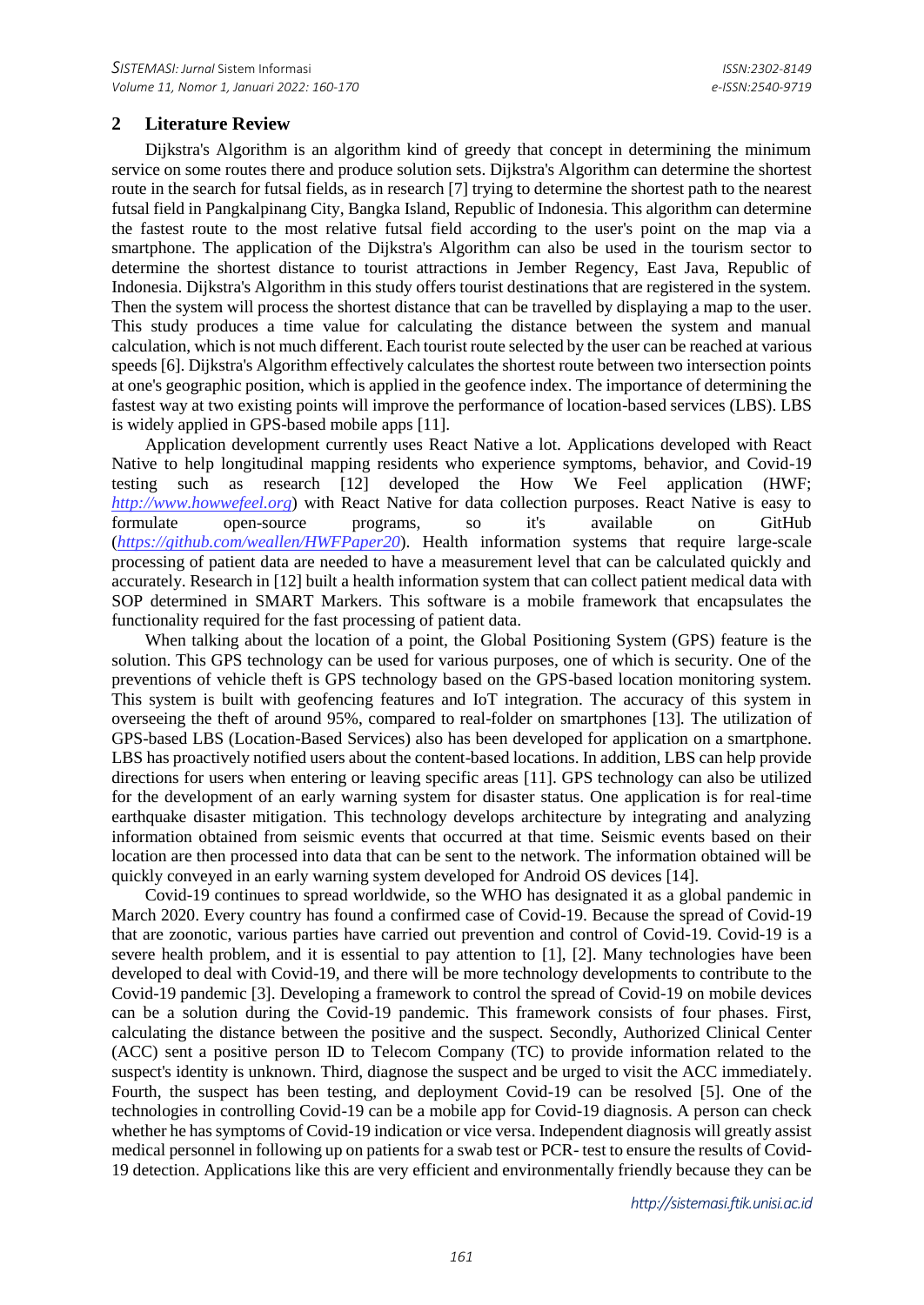installed on any Android smartphone [1]. In addition to Covid-19 contact tracing, displaying data on the distribution of recent cases and cases of death due to Covid-19, drug development and Covid-19 vaccines 19, to assist health workers in dealing with Covid-19 patients so that they are not tired, as well as applications that can prevent Covid-19 such as those applied to medical devices in dealing with Covid-19 patients [3].

#### **3 Research Method**

Research application development on this form of implementation of Dijkstra's Algorithm, establishing a graph diagram, Google Maps API, activity diagrams, use case diagrams, class diagrams, sequence diagrams, flowcharts, and programs written in the programming language React Native. Dijkstra's Algorithm itself is an algorithm used to solve problems in the shortest distance (shortest path problem) for a directed graph by examining and comparing each existing line [6], [7], [15], [16]. Dijkstra's Algorithm applied in this study is science mapping. Determination of the shortest distance from a point around it is more accurate in maps using the Google Maps API and integration of mapping science in Dijkstra's Algorithm [16]. Graf strategy in finding the shortest distance in each source node in the graph, Dijkstra will determine which routes are fastest by assuming the minimum value between the node with other nodes in the vicinity [6]. A graph diagram is composed of a collection of nodes connected through edges. It consists of a set V (vertices) and a set E (edge; sides). Several nodes connected by edges are called graphs [6]. The graph diagram arranged refers to [16] with the improvement of Dijkstra's Algorithm to calculate the shortest route from one point to the other points around it. Google Maps offers an API (Application Programming Interface) to be used by third parties to use Google Maps. Google Maps provides a locator function to determine a location around the world. Google Maps has mapping satellite imagery, street view 360°, traffic, and route directions [6]. Google Maps using Dijkstra's Algorithm to determine the most efficient route in this system. System activity diagrams designed to determine the shortest range of Covid-19 cases nearest the user in the map can be seen in Figure 1.



**Figure 1. Activity Diagram While the System Is Running**

Use case diagrams in this system planned to see the nearest Covid-19 cases in the vicinity and be able to see details about a nearby Covid-19 case along with details of distance and health recommendations text—the use case diagram described in Figure 2.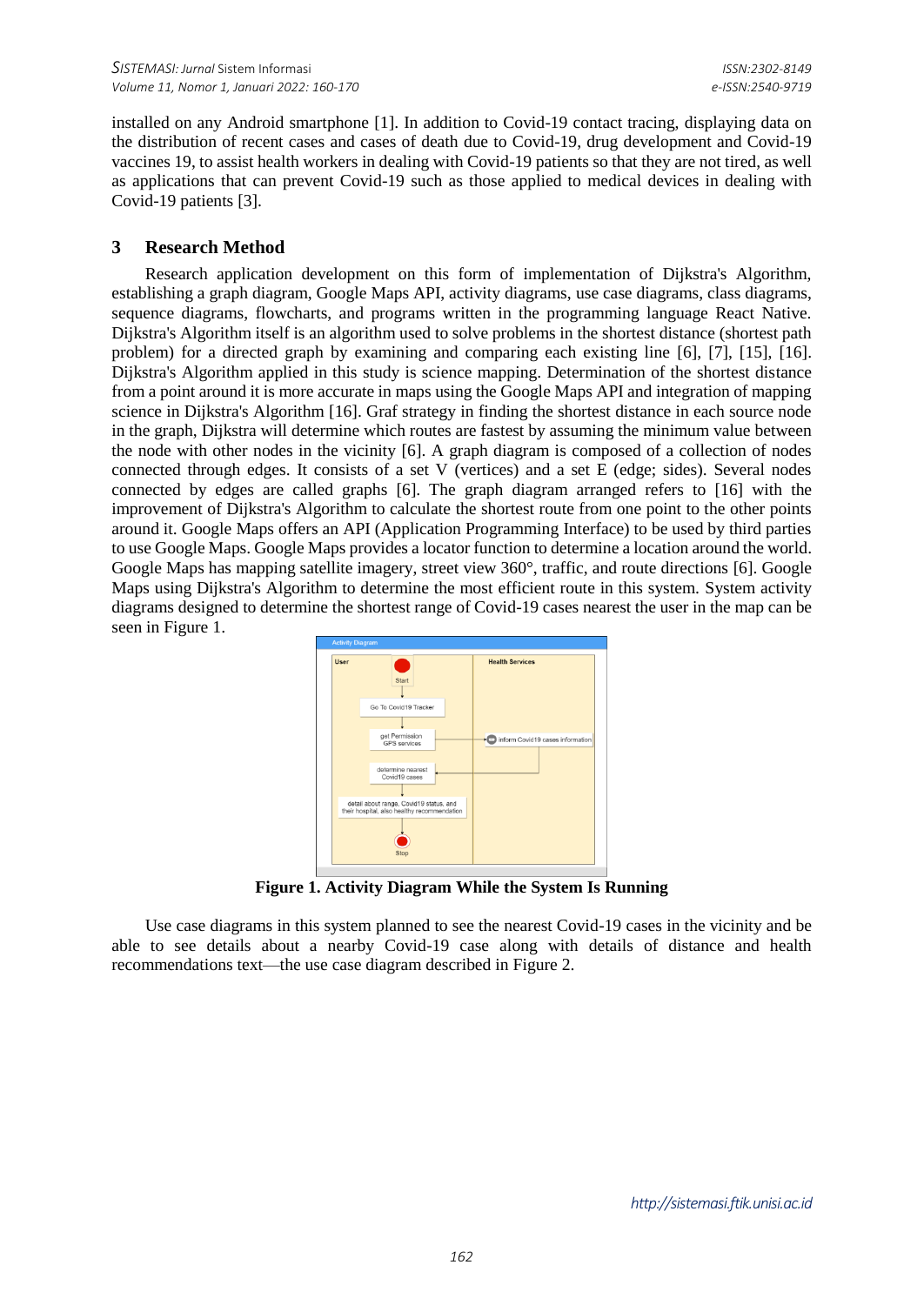

**Figure 2. Use Case Diagram Planned in This System**

The class diagram in this system consists of class "*covid19*" and class "*graph c19*". The class diagram can see in Figure 3.



**Figure 3. Class Diagram Including Class** *Covid19* **and Class** *Graphc19*

The sequence diagram in this system that is planned to see the Covid-19 case is described in Figure 4.



**Figure 4. System Sequence Diagram**

The flowchart system in this research to be able to see the Covid-19 case includes: (1) Starting the application is by clicking the "*Go To Covid19 Tracker*" button in the Main Menu; (2) The application will ask for GPS permission. If "*Yes*", the process continues to take the GPS-based user's current position geo-triggered. If "*No*", the system will end the process and return to the beginning. The geotriggered process of the user's current location and Covid-19 cases around the user is assisted by health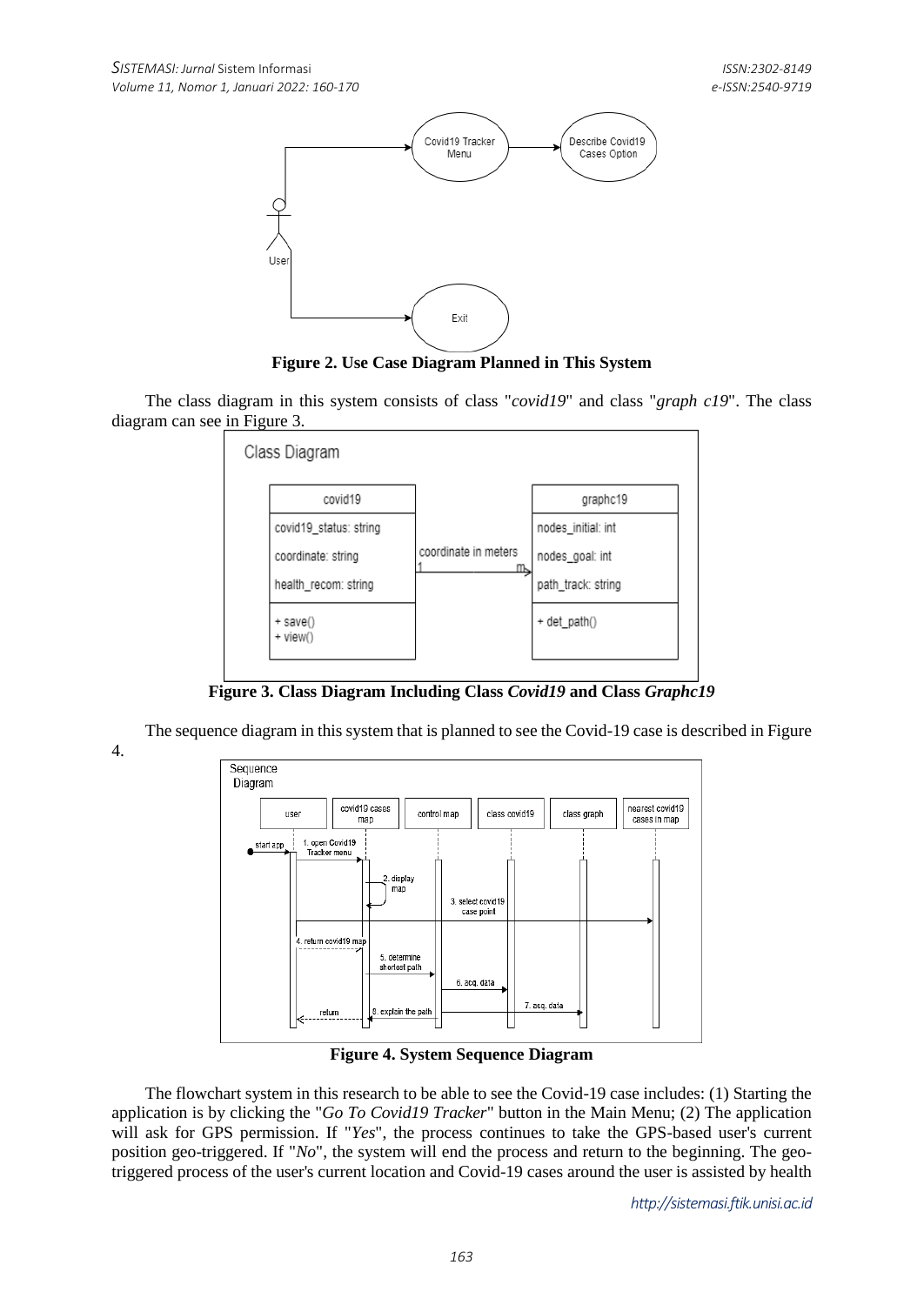workers who have previously updated the latest information on the distribution of Covid-19 instances on the map; (3) The system will display the Covid-19 case points around the user after permitting location-based services (LBS) on the smartphone; (4) If you choose one of the Covid-19 case points, the system will offer the option to view the exact distance and patient details; (5) Both options always provide health recommendations to prevent Covid-19 transmission. In detail, the flowchart in this system is described in Figure 5.



**Figure 5. System Flowchart**

Based on Figure 5, the first time the system, after running, will ask for access to GPS permissions on the device; if it continues, it must select the "*Yes*" option. The system will display the distribution of the points of confirmed cases of Covid-19 on the map. The map used is adopted from the Google Maps API. Each issue is the closest one meter, based on user geotagging measurements with surrounding points (show range cases). If one end is selected, the system will display a detailed description of the patient being treated at the hospital. The system will terminate if the user completes the application.

The system is written in the React Native programming language on Android Studio 4.0. The application will be compatible with both Android OS and iOS devices. The coding implementation for Dijkstra's Algorithm is prioritized for the distance measurement function (a minimum radius of one meter from the user's location point) and the geolocation function. These codings are described in Figure 6 and Figure 7.



**Figure 6. Distance Measuring Function**

Figure 6 describes the distance measurement function based on Dijkstra's Algorithm. Al Hakim et al. [17] explained that the distance measurement function in the Dijkstra's Algorithm is based on the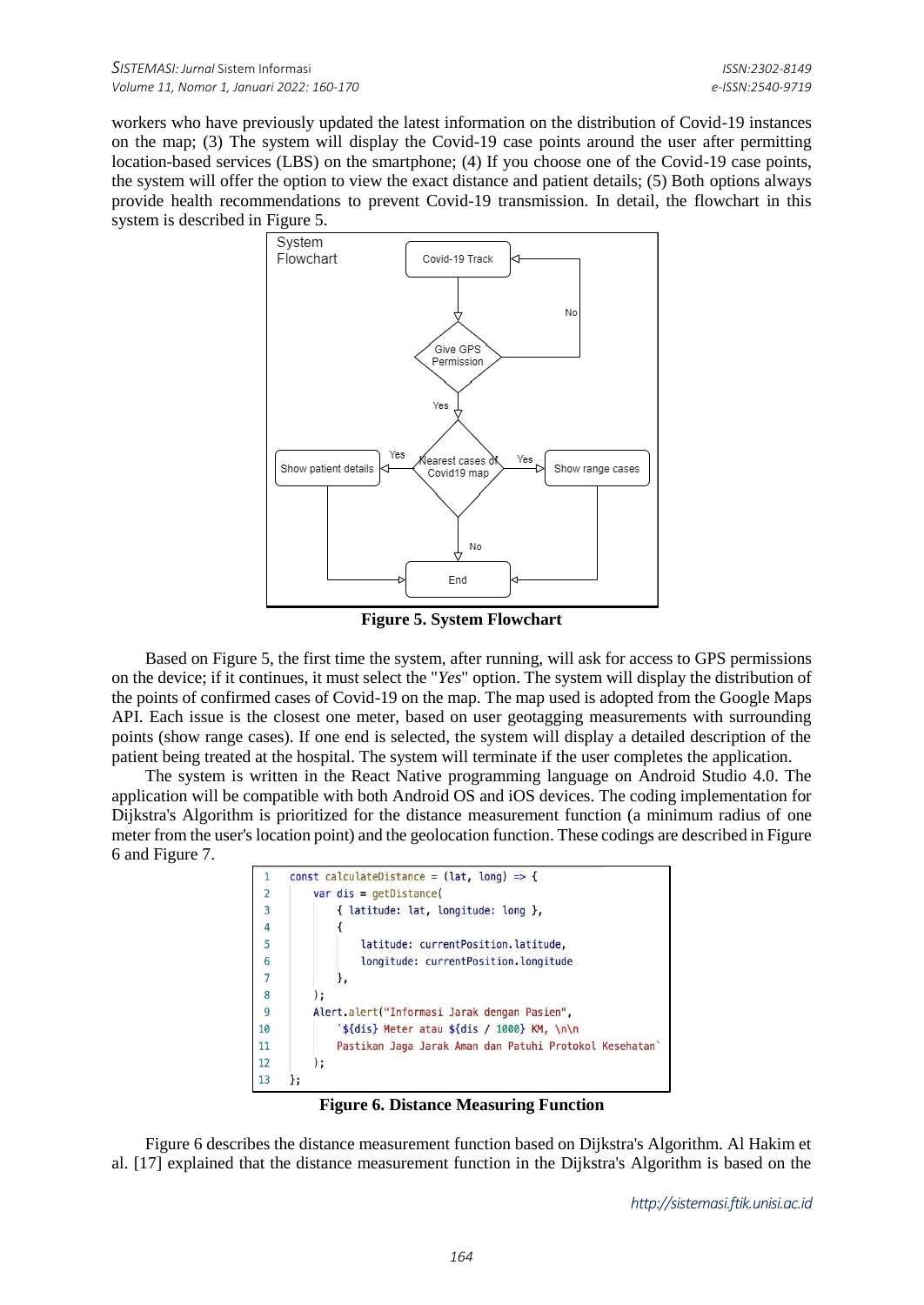latitude and longitude coordinates of the earth's surface. This function provides a measurement of the distance between the user and the closest Covid-19 patient distance.



**Figure 7. Geolocation Function**

Figure 7 provides an overview of coding the geolocation function based on the previous distance measurement function (in Figure 6). The geolocation feature is taken from the distance measurement function in the Dijkstra's Algorithm to provide an accurate radius between the user and Covid-19 patients scattered in the map. The minimum distance the system warns the user is one meter from the patient. If the device cannot access the internet, the system requests a refresh to facilitate the geolocation by connecting to the internet accurately.

## **4 Results and Analysis**

This application is built for Android and iOS compatibility. This menu will appear after the user opens the application. In this menu, the user can select the "*Go To Covid19 Tracker*" button to display a map with the surrounding conditions where the Covid-19 case is present. It can be seen in Figure 8.



**Figure 8. Main Menu View**

Based on Figure 8, the main menu display illustrates the application identity accompanied by a button to start tracking "*Go to Covid-19 Tracker*". Views like this are effortless and do not require ample memory space. Internet connection and GPS features must be active during this section. To display a map with the location around the user where there is a Covid-19 case, first permit the GPS so that the LBS feature can be taken. It can be seen in Figure 9.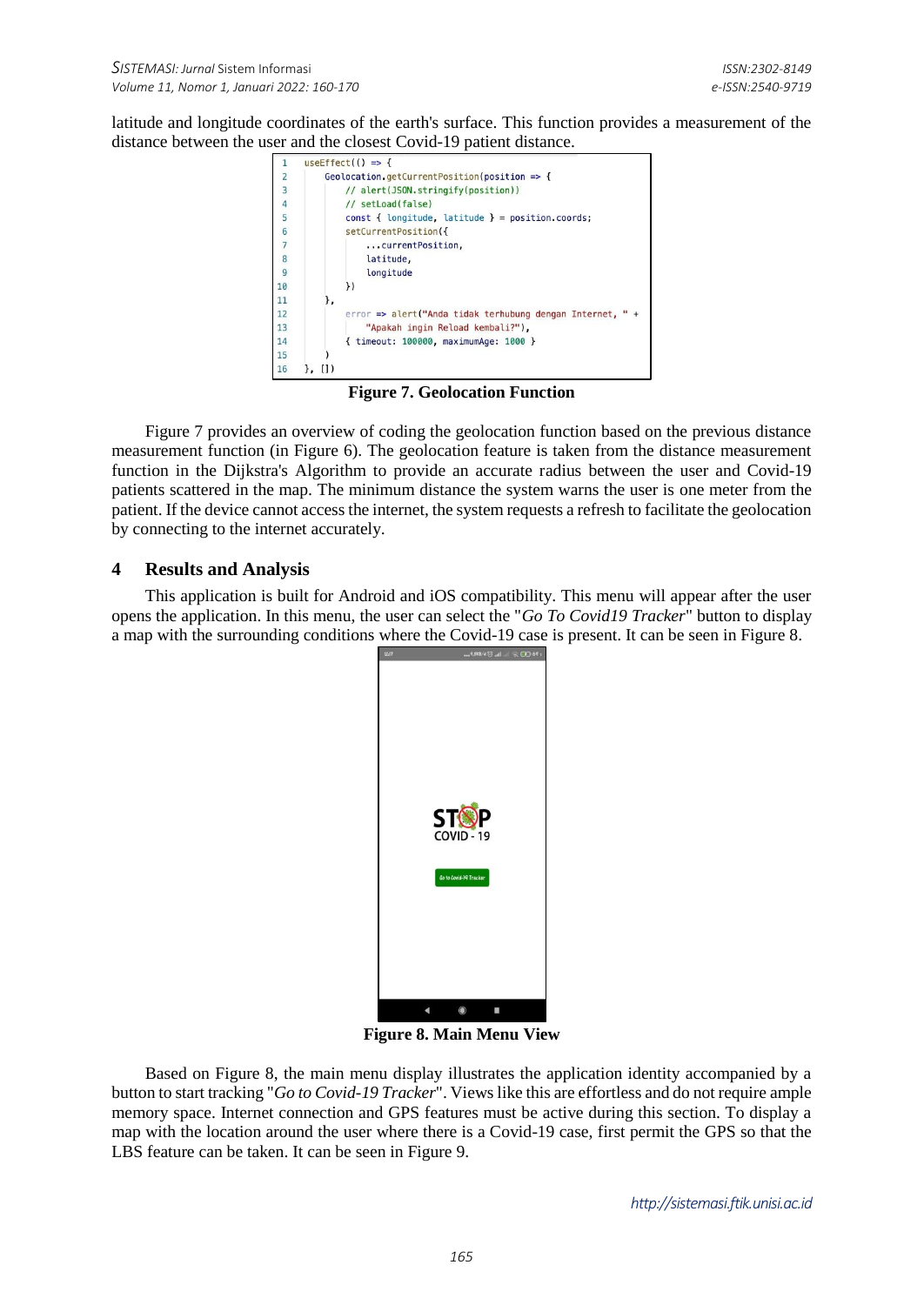

**Figure 9. Permit GPS.**

Based on Figure 9, the GPS feature must be active in this section. Because in this section, to activate the LBS feature as used in the tracking process later. The GPS that has been given a permit on the device can be continued for the Covid-19 Tracking Map. In this interface will be displayed distribution Covid case 19 closest around the user. For example, in Figure 10.



**Figure 10. Covid-19 Tracking Map**

Figure 10 is the Google Maps API used to determine the distribution of Covid-19 patients with an adjusted radius between the user's distance and surrounding patients. Each patient has information on the patient's status, the place of hospitalization, and it can be seen based on Figure 11. Whereas in Figure 11, when a Covid-19 case is selected on the map, an option will appear to display the distance and patient details. Figure 11 displays information for one of the selected patients on the map. Shows the patient's status, the place of hospitalization, and a selection of options to calculate the distance to the user and other information regarding the patient. Some sensitive information is not displayed because the relevant health regulations protect it.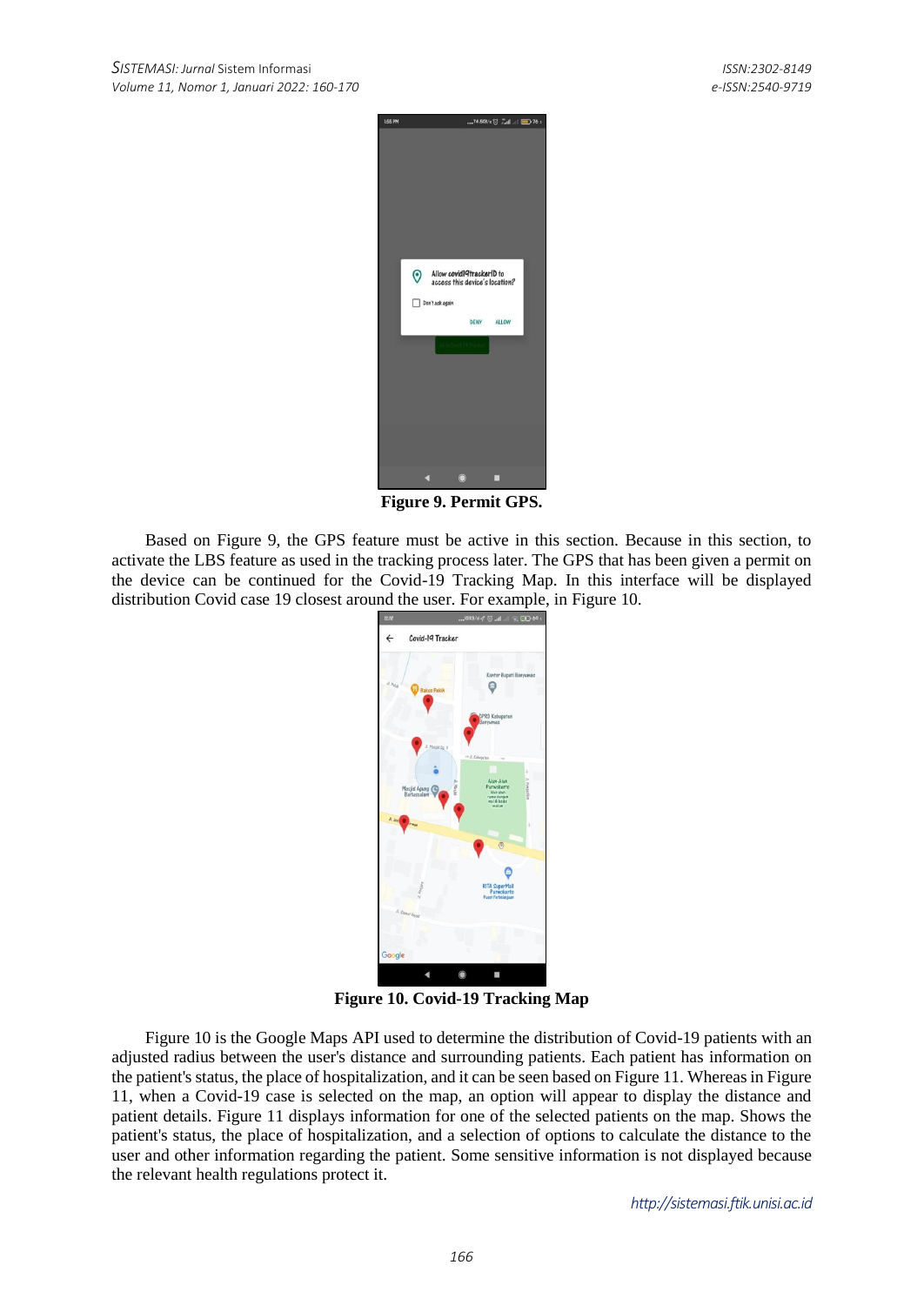

**Figure 11. Covid-19 Case in Map.**

If the option is selected, its details will display the calculated distance from the user's position on a map with a graph calculating in the processing system. In addition, the health recommendations text is said to prevent transmission of Covid-19 due to too close a distance. The minimum radius of the warning, the closest distance is one meter, can be seen in Figure 12.



# **Figure 12. Detailed Information on The Distance Between the User and The Covid-19 Patient in The Map (In Indonesian)**

Based on Figure 12, when selecting the patient's detailed option, it will display information on the hospital that the patient referred to, as shown in Figure 13. During testing, this application can map the farthest distance from the closest range around the user, which is 147 meters, while the most relative distance to the user is as close as 41 meters. Meanwhile, when selecting the patient's detailed option, it will display information on the hospital the patient referred to, as shown in Figure 13.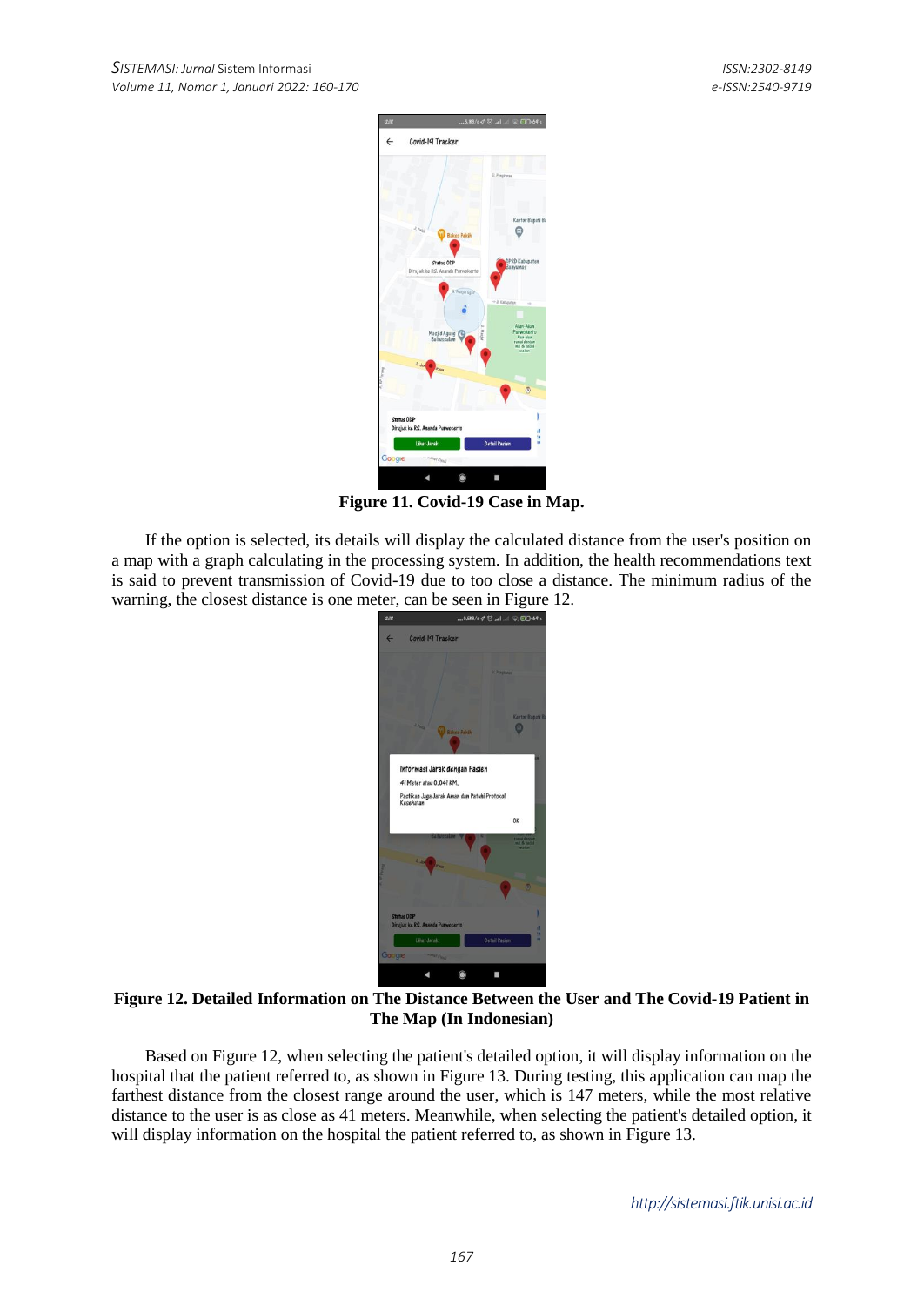| 12.12                 |                       | $3.05/4 \leq C$ and $3.05/4 \leq C$                 |
|-----------------------|-----------------------|-----------------------------------------------------|
| $\leftarrow$          | Detail                |                                                     |
| <b>Status Positif</b> |                       |                                                     |
| Jarak Anda            |                       |                                                     |
|                       | Dirujuk ke RS Margono |                                                     |
|                       |                       | Selalu gunakan masker dan patuhi protokol kesehatan |
|                       |                       |                                                     |
|                       |                       |                                                     |
|                       |                       |                                                     |
|                       |                       |                                                     |
|                       |                       |                                                     |
|                       |                       |                                                     |
|                       |                       |                                                     |
|                       |                       |                                                     |
|                       |                       |                                                     |
|                       |                       |                                                     |
|                       |                       |                                                     |
|                       |                       |                                                     |
|                       |                       |                                                     |
|                       |                       |                                                     |
|                       |                       |                                                     |
|                       |                       |                                                     |
|                       |                       |                                                     |
|                       |                       |                                                     |
|                       |                       |                                                     |
|                       |                       |                                                     |
|                       |                       |                                                     |
|                       |                       |                                                     |
|                       |                       |                                                     |
|                       |                       |                                                     |
|                       |                       |                                                     |
|                       |                       | $\circledcirc$                                      |

**Figure 13. Details of Selected Covid-19 Confirmed Patients, Showing Details of The Distance That Is Too Close to The User, The Hospital Where the Patient Is Being Treated, And Health Recommendations to Prevent Covid-19 Transmission (In Indonesian)**

Figure 13 describes detailed patient information when the user wants to get detailed patient information on the map. The concern here is the distance determined by the system from the user's position. The patient information is based on the location of the selected patient, and of course, the patient is also in the tracking system via an active GPS.

The implementation of Dijkstra's Algorithm with React Native coding can be used to be developed into applications that are compatible with Android and iOS. Based on the test results, the closest distance that the system can detect through the geolocation function is one meter from the point of the application user. System testing can map the farthest distance from the closest range around the user, 147 meters, while the most relative distance to the user is as close as 41 meters. This farthest distance is still within a radius of 1000 meters or one kilometer. We realize that the accuracy of the distance calculation is based on the device's geolocation features and internet connectivity. In an emergency, this measurement of the furthest distance (41 meters to 147 meters maximum) can increase users' awareness of the most distant Covid-19 patients so that actions or mitigation can be carried out quickly and precisely. In their study, Chen et al. [18] modelled the prediction method for selecting emergency evacuation routes using Dijkstra's Algorithm. This application can offer preventive measures against cases of transmission and spread of Covid-19 with a radius of the maximum closest one meter and the testing result most relative distance 41 meters to 147 meters maximum. It is proven that mobile devices such as Android can be used to prevent transmission of Covid-19, as in the research of Al Hakim [2], Al Hakim et al. [1], the difference is that this system offers to map of Covid-19 patients around When the system was running, Ahmed [5] also did a similar development with a programming language other than React Native. We consider implementing an early detection system on the system so that with a radius of the closest distance of one meter, the device will alert the user when the system is running.

## **5 Conclusion**

Based on the research results and descriptions above, it can be concluded that the implementation of the Dijkstra's Algorithm can be used to map the shortest distance of Covid-19 cases around the user, the system able to display the closest distance to a minimum radius of one meter, and the test results can map the nearest radius. Forty-one meters and the closest farthest radius is 147 meters. This system is built for the compatibility of Android OS and iOS applications with React Native programming.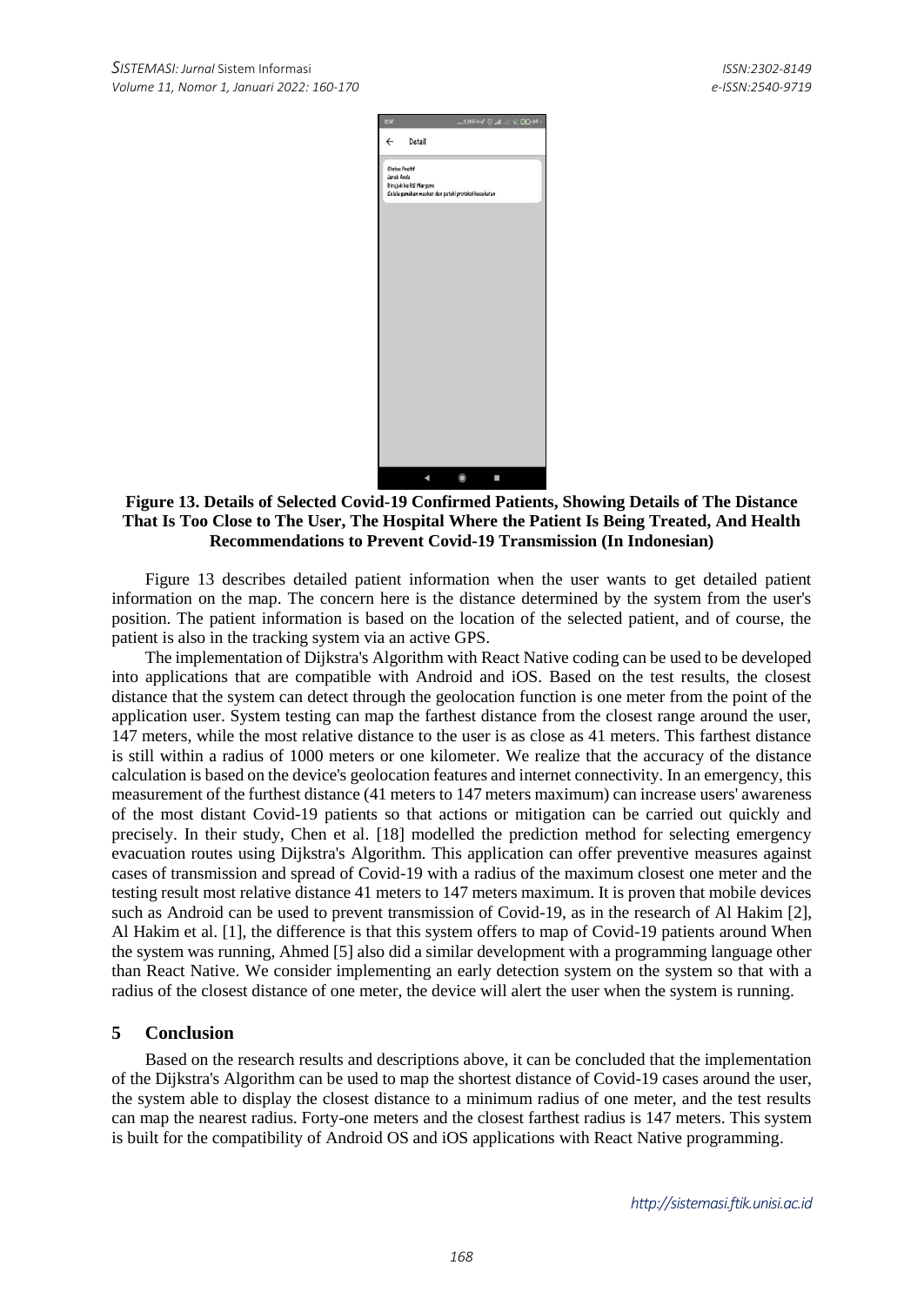## **Acknowledgement**

The authors would like to thank the Microsoft User Group Indonesia (MUGI) Purwokerto, Jakarta Global University, and Primate Research Center IPB University for supporting the authors in completing this research work.

# **Reference**

- [1] R. R. Al Hakim, E. Rusdi, and M. A. Setiawan, "Android Based Expert System Application for Diagnose COVID-19 Disease : Cases Study of Banyumas Regency," *J. Intell. Comput. Heal. Informatics*, vol. 1, no. 2, pp. 1–13, 2020, doi: 10.26714/jichi.v1i2.5958.
- [2] R. R. Al Hakim, "Pencegahan Penularan Covid-19 Berbasis Aplikasi Android Sebagai Implementasi Kegiatan KKN Tematik Covid-19 di Sokanegara Purwokerto Banyumas," *Community Engagem. Emerg. J.*, vol. 2, no. 1, pp. 7–13, Aug. 2021, doi: 10.37385/ceej.v2i1.125.
- [3] R. Vaishya, M. Javaid, I. H. Khan, and A. Haleem, "Artificial Intelligence (AI) applications for COVID-19 pandemic," *Diabetes Metab. Syndr. Clin. Res. Rev.*, vol. 14, no. 4, pp. 337–339, Jul. 2020, doi: 10.1016/j.dsx.2020.04.012.
- [4] J. A. Firth *et al.*, "Using a real-world network to model localized COVID-19 control strategies," *Nat. Med.*, vol. 26, no. 10, pp. 1616–1622, Oct. 2020, doi: 10.1038/s41591-020-1036-8.
- [5] A. M. Ahmed, "Designing a Framework to Control the Spread of Covid-19 by Utilizing Cellular System," *Kurdistan J. Appl. Res.*, vol. 5, no. 3, pp. 146–153, Jun. 2020, doi: 10.24017/covid.16.
- [6] M. Qomaruddin, M. T. Alawy, and S. Sugiono, "Perancangan Aplikasi Penentu Rute Terpendek Perjalanan Wisata di Kabupaten Jember Menggunakan Algoritma Dijkstra," *Sci. Electro*, vol. 6, no. 2, pp. 31–39, 2018.
- [7] D. Wahyuningsih and E. Syahreza, "Shortest Path Search Futsal Field Location With Dijkstra Algorithm," *IJCCS (Indonesian J. Comput. Cybern. Syst.*, vol. 12, no. 2, p. 161, 2018, doi: 10.22146/ijccs.34513.
- [8] Farid and Y. Yunus, "Analisa Algoritma Haversine Formula untuk Pencarian Lokasi Terdekat Rumah Sakit dan Puskesmas Provinsi Gorontalo," *Ilk. J. Ilm.*, vol. 9, no. 3, pp. 353–355, 2017.
- [9] M. Alsaqer, B. Hilton, T. Horan, and O. Aboulola, "Performance Assessment of Geo-triggering in Small Geo-fences: Accuracy, Reliability, and Battery Drain in Different Tracking Profiles and Trigger Directions," *Procedia Eng.*, vol. 107, pp. 337–348, 2015, doi: 10.1016/j.proeng.2015.06.090.
- [10] H. Brito, A. Gomes, A. Santos, and J. Bernardino, "JavaScript in mobile applications: React native vs ionic vs NativeScript vs native development," in *Iberian Conference on Information Systems and Technologies, CISTI*, Jun. 2018, vol. 2018-June, pp. 1–6, doi: 10.23919/CISTI.2018.8399283.
- [11] S. R. Garzon, D. Arbuzin, and A. Kupper, "Geofence index: A performance estimator for the reliability of proactive location-based services," *Proc. - 18th IEEE Int. Conf. Mob. Data Manag. MDM 2017*, pp. 1–10, 2017, doi: 10.1109/MDM.2017.12.
- [12] R. Sayeed, D. Gottlieb, and K. D. Mandl, "SMART Markers: collecting patient-generated health data as a standardized property of health information technology," *npj Digit. Med.*, vol. 3, no. 1, pp. 1–8, 2020, doi: 10.1038/s41746-020-0218-6.
- [13] A. H. Abbas, M. I. Habelalmateen, S. Jurdi, L. Audah, and N. A. M. Alduais, "GPS based location monitoring system with geo-fencing capabilities," in *AIP Conference Proceedings*, 2019, vol. 2173, p. 20004, doi: 10.1063/1.5133929.
- [14] O. M. Zambrano, A. M. Zambrano, M. Esteve, and C. Palau, "An Innovative and Economic Management of Earthquakes: Early Warnings and Situational Awareness in Real Time," *Wirel. Public Saf. Networks 3 Appl. Uses*, pp. 19–38, 2017, doi: 10.1016/B978-1-78548-053-9.50002- 0.
- [15] A. Sedeño-noda and M. Colebrook, "A biobjective Dijkstra algorithm," *Eur. J. Oper. Res.*, vol. 276, no. 1, pp. 106–118, 2019, doi: 10.1016/j.ejor.2019.01.007.
- [16] S. X. Wang, "The improved Dijkstra's shortest path algorithm and its application," in *Procedia Engineering*, Jan. 2012, vol. 29, pp. 1186–1190, doi: 10.1016/j.proeng.2012.01.110.
- [17] R. R. Al Hakim *et al.*, "Aplikasi Algoritma Dijkstra dalam Penyelesaian Berbagai Masalah,"